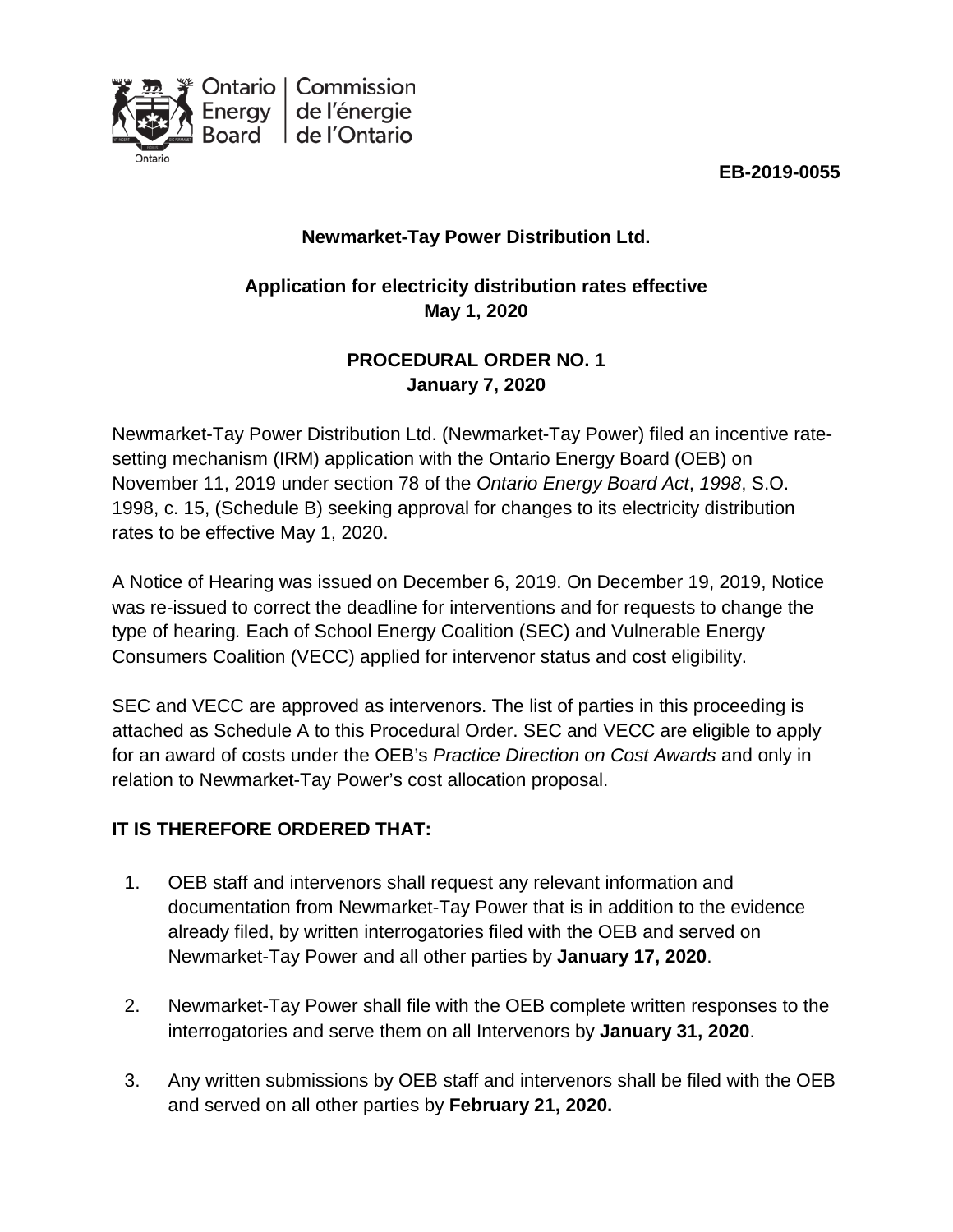4. Any written reply submission by Newmarket-Tay Power shall be filed with the OEB and served on all intervenors by, **March 6, 2020**.

All materials filed with the OEB must quote the file number, **EB-2019-0055**, be made in searchable / unrestricted PDF format electronically through the OEB's web portal at [https://pes.ontarioenergyboard.ca/eservice.](https://pes.ontarioenergyboard.ca/eservice) Two paper copies must also be filed at the OEB's address provided below. Filings must clearly state the sender's name, postal address and telephone number, fax number and e-mail address. Parties must use the document naming conventions and document submission standards outlined in the RESS Document Guideline found at [http://www.oeb.ca/Industry.](http://www.oeb.ca/OEB/Industry) If the web portal is not available parties may email their documents to the address below. Those who do not have computer access are required to file 7 paper copies.

All communications should be directed to the attention of the Board Secretary at the address below, and be received no later than 4:45 p.m. on the required date.

With respect to distribution lists for all electronic correspondence and materials related to this proceeding, parties must include the Case Manager, Andrew Frank at [andrew.frank@oeb.ca](mailto:andrew.frank@oeb.ca) and OEB Counsel, Richard Lanni at [richard.lanni@oeb.ca.](mailto:richard.lanni@oeb.ca)

#### **ADDRESS**

Ontario Energy Board P.O. Box 2319 2300 Yonge Street, 27th Floor Toronto ON M4P 1E4 Attention: Board Secretary

Email: [boardsec@oeb.ca](mailto:boardsec@oeb.ca) Tel: 1-888-632-6273 (Toll free) Fax: 416-440-7656

**DATED** at Toronto, **January 7, 2020**

#### **ONTARIO ENERGY BOARD**

#### **By delegation, before: Christine E. Long**

*Original signed by*

Christine E. Long Registrar and Board Secretary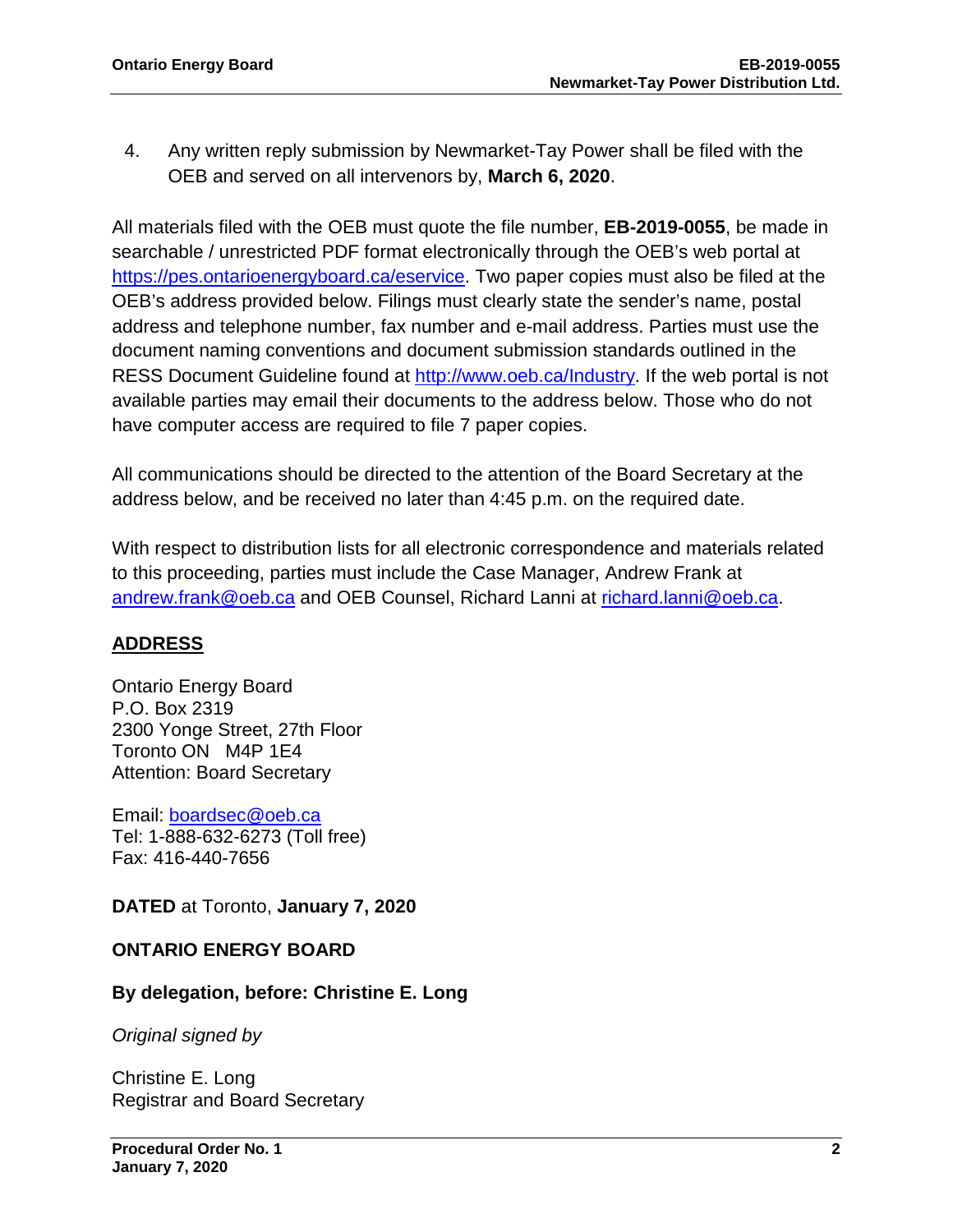# **SCHEDULE A**

**List of Applicant and Intervenors**

## **EB-2019-0055**

**Newmarket-Tay Power Distribution Ltd.**

**Procedural Order No. 1**

**January 7, 2020**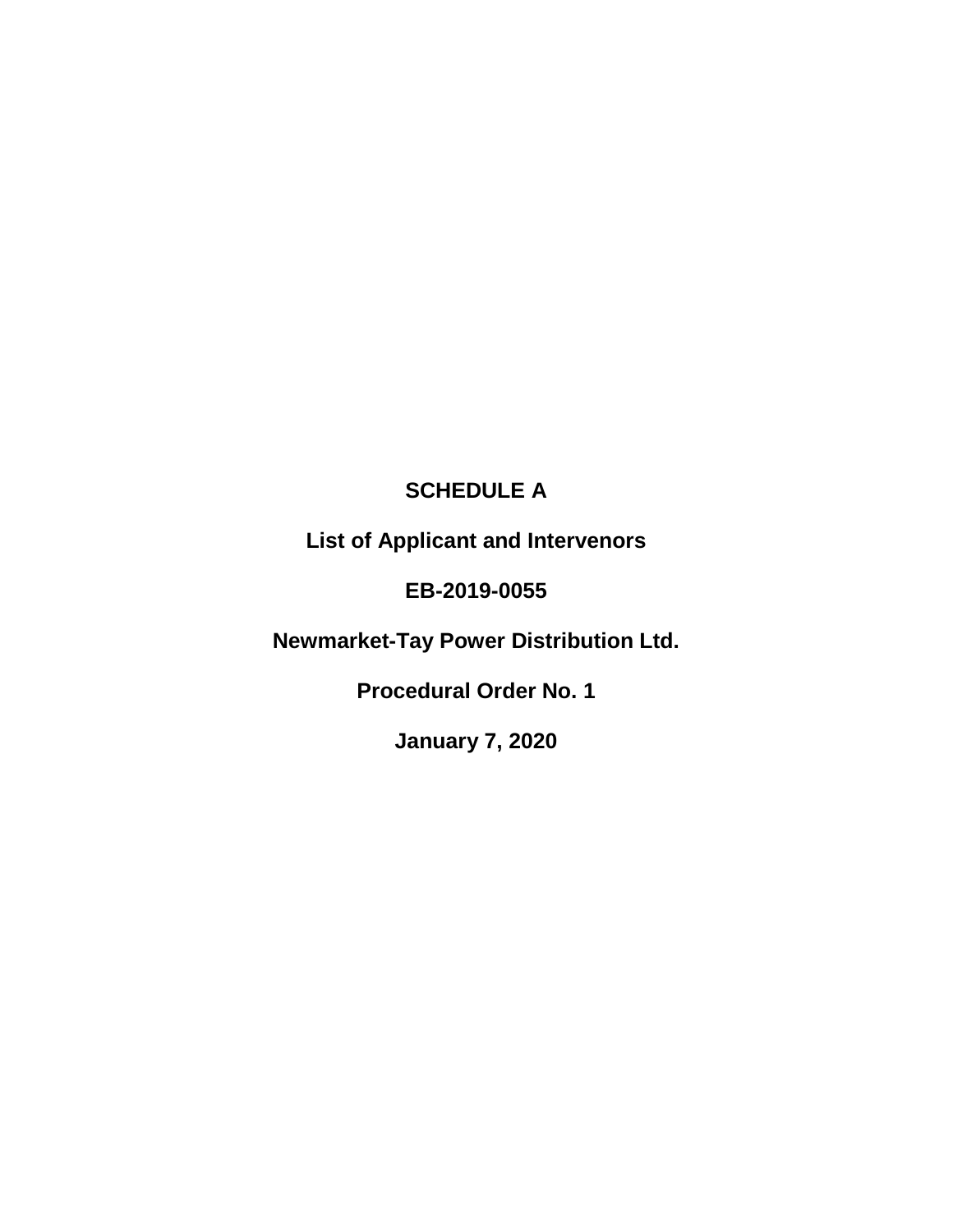### **Newmarket-Tay Power Distribution Ltd. EB-2019-0055**

## **APPLICANT & LIST OF INTERVENORS**

**January 07, 2020**

| <b>APPLICANT</b>                                       | <b>Rep. and Address for Service</b>                                                                                                                                                                                                                                             |
|--------------------------------------------------------|---------------------------------------------------------------------------------------------------------------------------------------------------------------------------------------------------------------------------------------------------------------------------------|
| <b>Newmarket-Tay Power</b><br><b>Distribution Ltd.</b> | <b>Laurie Ann Cooledge</b>                                                                                                                                                                                                                                                      |
|                                                        | <b>Chief Financial Officer</b><br>Newmarket-Tay Power Distribution Ltd.<br>590 Steven Court<br>Newmarket, ON L3Y 6Z2                                                                                                                                                            |
|                                                        | Tel: 905-953-8548<br>Fax: 905-895-8931<br>regulatory@nmhydro.ca                                                                                                                                                                                                                 |
| <b>INTERVENORS</b>                                     | <b>Rep. and Address for Service</b>                                                                                                                                                                                                                                             |
| <b>School Energy Coalition</b>                         | <b>Wayne McNally</b><br><b>SEC Coordinator</b><br><b>Ontario Education Services Corporation</b><br>c/o Ontario Public School Boards Associa<br>439 University Avenue, 18th Floor<br>Toronto ON M5G 1Y8<br>Tel: 416-340-2540<br>Fax: 416-340-7571<br>wayne.mcnally@oesc-cseo.org |
| <b>School Energy Coalition</b>                         | <b>Jay Shepherd</b><br>Counsel<br><b>Shepherd Rubenstein Professional Corporation</b><br>2200 Yonge Street, Suite 1302<br>Toronto ON M4S 2C6<br>Tel: 416-804-2767<br>jay@shepherdrubenstein.com                                                                                 |